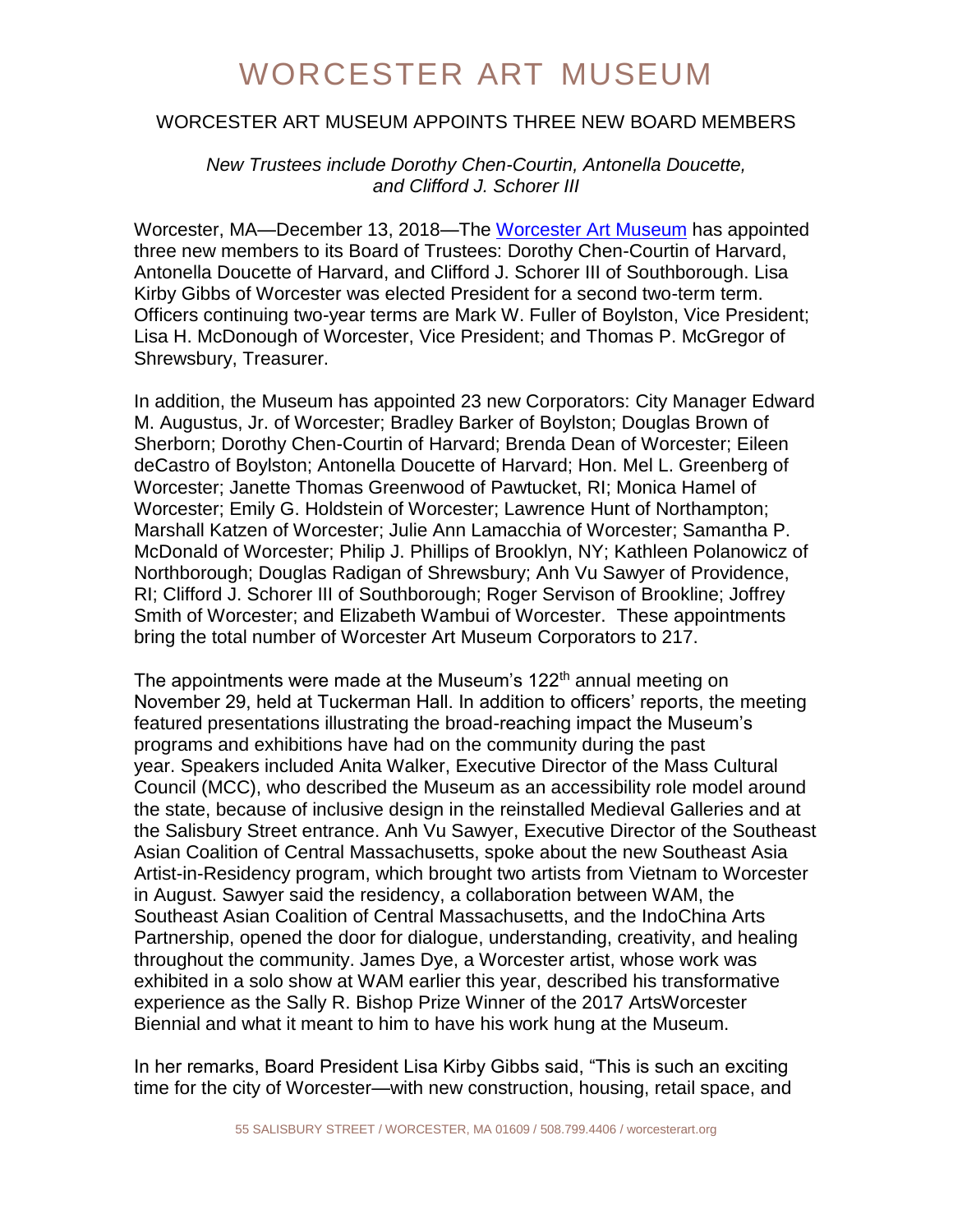# WORCESTER ART MUSEUM

restaurants. This is an equally exciting time for the Worcester Art Museum. We have really hit our stride, with a strong Board of Trustees, a balanced financial profile, exhibitions and programs that reach and connect with broad audiences, and exciting plans for the future. I'm looking forward to working with the Board during the coming year to continue this exciting trajectory."

Additional biographical information about the new trustees is as follows:

#### **Dorothy Chen-Courtin**

Dorothy has been a nonprofit management consultant for over 20 years, focusing on the multi-faceted challenges of sustainability and growth. Dorothy is delighted for her career and education to come full circle, as joining WAM's board allows her the opportunity to use her graduate school studies in Asian Art History. Dorothy is a current board member at the Greater Lowell Community Foundation, a member of the Board of Overseers at Beth Israel Deaconess Medical Center, and an Advisory Board Member at Arts Extension Service at UMass Amherst. Dorothy has degrees from Barnard College, Northeastern University, and Columbia University, and lives in Harvard with her husband, Patrick.

#### **Antonella Doucette**

Antonella is an educator and dedicated volunteer. Originally from Italy, she teaches very popular Art History courses in WAM's Studio Class program, as well as classes at the Worcester Institute for Senior Education (WISE) at Assumption College. She attended law school in Italy at the University of Pavia. A trustee emerita of WAM, she was on the board 1998-2007 and has been a WAM docent since 1999. She previously served as head of volunteers and Chair of the Diversity Committee. She and her husband, Roger, are co-owners of R.S.V. Inc., a franchise operator of several Dunkin Donuts locations. They live in Harvard and have been Salisbury Society members for over 20 years.

#### **Clifford J. Schorer III**

Cliff is a "serial entrepreneur" and trustee emeritus of WAM. His Museum involvement includes serving as a trustee 2006-2015 and as Board President 2011-2013, and he has also served on the Technology, Investment, and Finance Committees. His career includes roles as president for numerous companies, primarily in the real estate development business, and he operates an auction and liquidation company which he founded in 1984. Cliff is also director of a public charity which he founded in 1999, focusing on the creation of affordable housing. An avid art collector—particularly Old Master paintings and Chinese Imperial porcelain—Cliff lives in Southborough and also spends time in London.

#### **About the Worcester Art Museum**

Founded in 1896, the Worcester Art Museum's encyclopedic 38,000 piece collection covers 51 centuries of art. Highlights include the Medieval Chapter House, Renaissance Court, and Worcester Hunt Mosaic, as well as the recently integrated John Woodman Higgins Armory collection of arms and armor. The